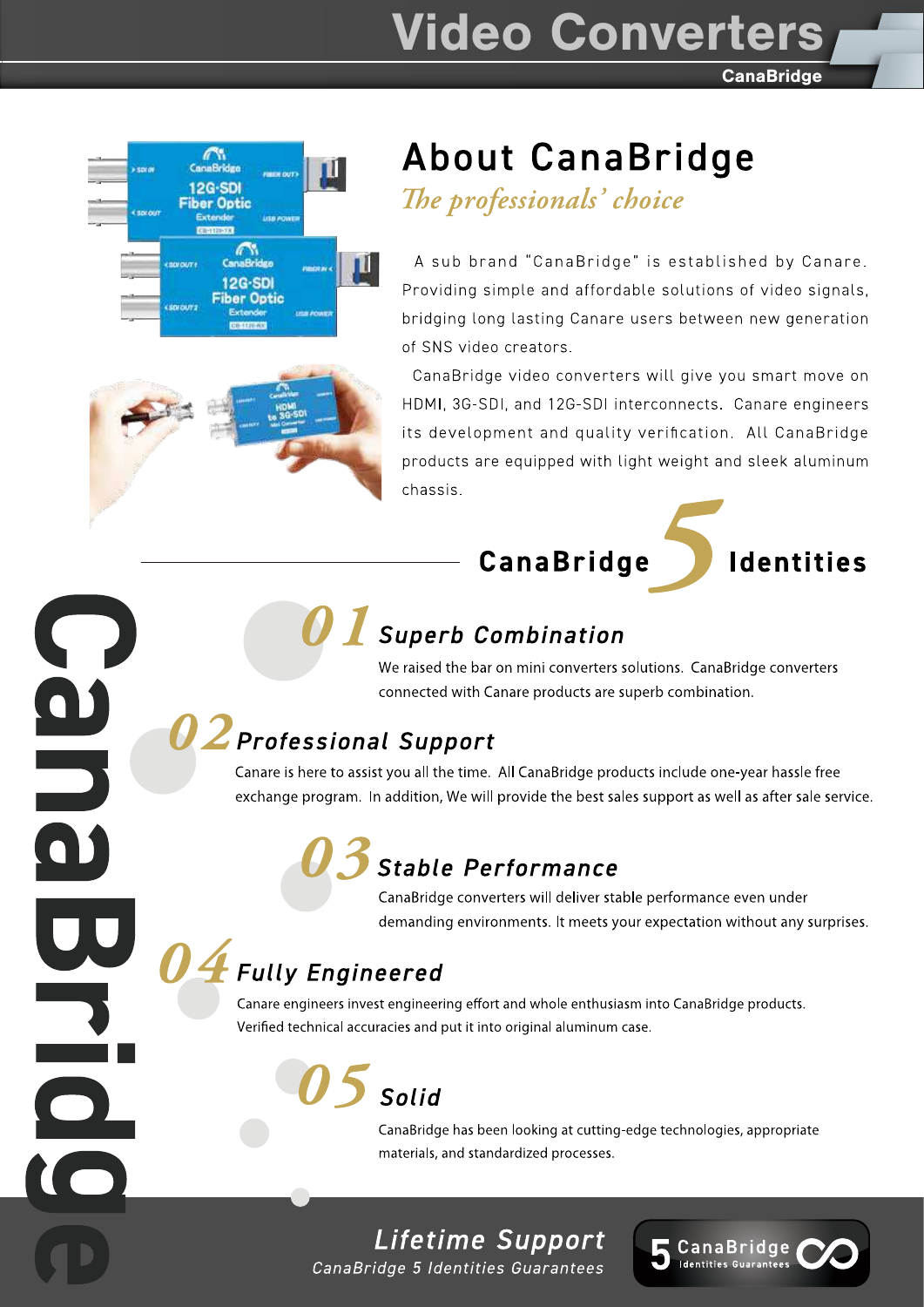# Video Converters

Model **CB-1120 (TX and RX)** 

**CanaBridge** 

## 12G -SDI Solutions

# CB-1120 (TX and RX) New

12G -SDI Fiber Optic Extender

#### Key Features and Benefits

- •12G/6G/3G -SDI input & loopout on transmitter
- •Dual 12G -SDI outputs on receiver •Supports up to 12G bandwidth

**Power Micro USB** Power Consumption 2.0W (Max) Voltage Range USB 3.3-5.5 V **Dimension** 72.4 × 41 × 24.6 mm

Gross Weight 860g

- •SDI input automatic switching
- SD, HD, 3G, 6G, 12G -SDI
- •10km transmission distance

## ■ Specifications













Camera

# CB-8130 New

## 12G -SDI 1 × 5 Reclocking Distribution Amplifier

Net Weight Transmitter: 115 g, Receiver: 115 g

### Key Features and Benefits

- •12G/6G/3G/HD/SD-SDI multi-rate signal processing
- •5 buffered and re clocked outputs
- •Support DVB-ASI signal (OUT1, 4, 5)
- •Automatic cable equalization and signal retiming
- •All ancillary data is passed to the outputs



# **12G-SDI**







### ■ Specifications

| Model                    | CB-8130                           |
|--------------------------|-----------------------------------|
| <b>Power Supply</b>      | Threaded locking DC connector     |
| <b>Voltage Range</b>     | DC 6-23 V                         |
| <b>Power Consumption</b> | 3W (Max)                          |
| <b>Dimension</b>         | $125.5 \times 102 \times 27.5$ mm |
| <b>Net Weight</b>        | 310q                              |
| <b>Gross Weight</b>      | 950q                              |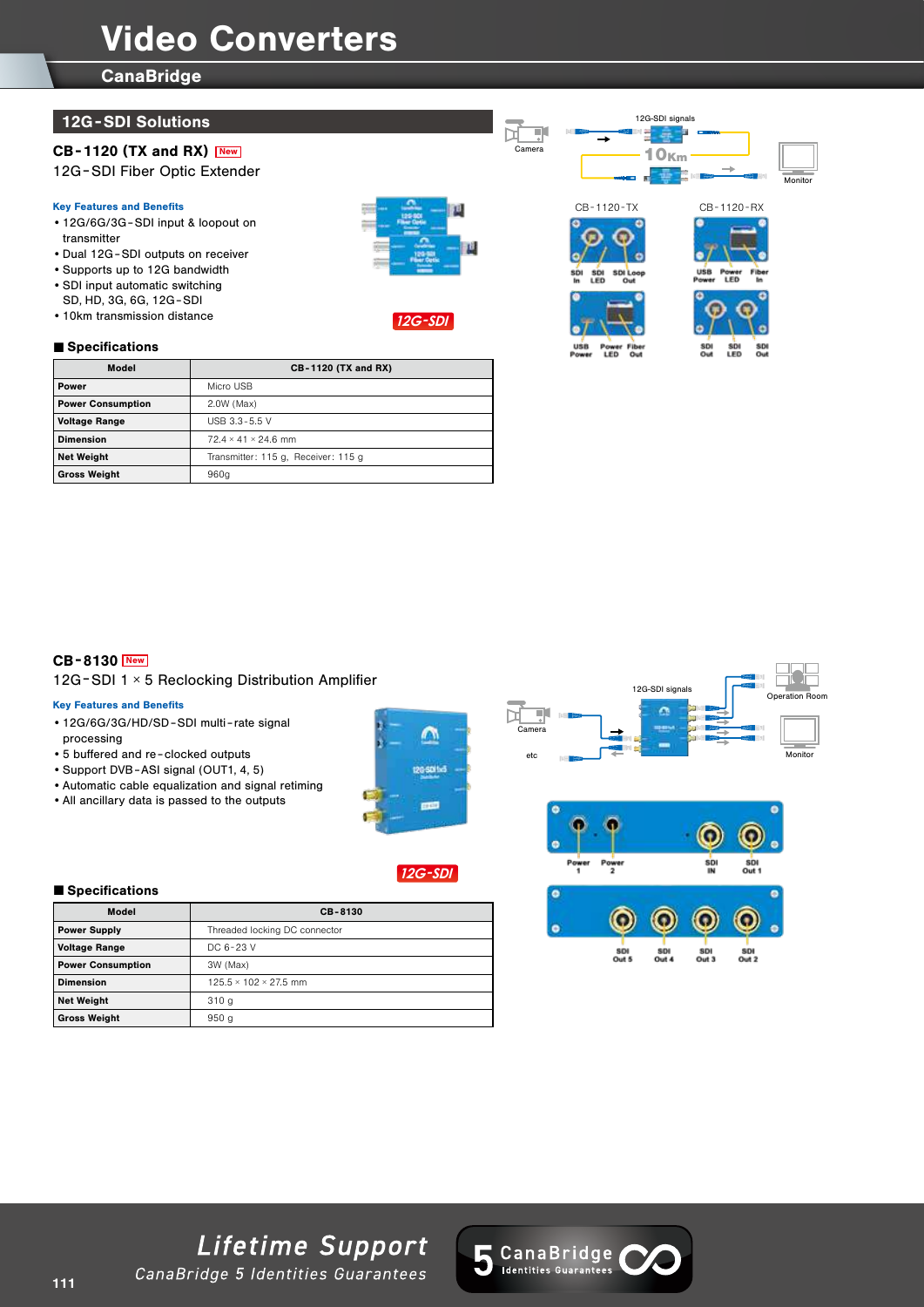# 12G CanaBridge -SDI CanaBridge -SDI CanaBridge -SDI CanaBridge -SDI CanaBridge -SDI CanaBridge -SDI CanaBridge

# 3G -SDI Solutions

## CB-2011

3G -SDI to HDMI mini Converter

## CB-2012

HDMI to 3G -SDI mini Converter

#### Key Features and Benefits

- •Being made for Broadcast equipment
- •Powered Anywhere
- •Pocket Size and Easy to Mount

#### ■ Specifications

| Model                    | CB-2011           | CB-2012                         |
|--------------------------|-------------------|---------------------------------|
| Power                    | Micro USB         |                                 |
| <b>Power Consumption</b> | 2.5W (Max)        | 2W (Max)                        |
| <b>Voltage Range</b>     | USB $3.3 - 5.5$ V |                                 |
| <b>Dimension</b>         |                   | $72.4 \times 41 \times 24.6$ mm |
| <b>Net Weight</b>        |                   | 110 a                           |
| Gross Weight             |                   | 470 a                           |

### CB-2021

#### 3G -SDI to HDMI & AV Scaling Converter

#### Key Features and Benefits

- •Up/down scaling and frame rate conversion
- •AES/EBU or Analog Audio Embedding & De - embedding
- •Input signal automatic detection and configuration
- •LED indicators for power and signal lock

#### ■ Specifications

| Model                    | CB-2021                             |
|--------------------------|-------------------------------------|
| Power                    | Threaded locking connector          |
| <b>Power Consumption</b> | 6W (Max)                            |
| <b>Voltage Range</b>     | DC 6-24 V                           |
| <b>Dimension</b>         | $125.5 \times 101.4 \times 27.5$ mm |
| <b>Net Weight</b>        | 310q                                |
| <b>Gross Weight</b>      | 995 <sub>g</sub>                    |

## CB-2022

HDMI & AV to 3G -SDI Scaling Converter

#### Key Features and Benefits

•Up/down scaling and frame rate conversion

•Input signal automatic detection and

•LED indicators for power and signal

•AES/EBU or Analog Audio Embedding & De - embedding



∩

 $\sqrt{2}$ 

#### ■ Specifications

configuration

lock

| Model                    | CB-2022                             |
|--------------------------|-------------------------------------|
| Power                    | Threaded locking connector          |
| <b>Power Consumption</b> | 6W (Max)                            |
| <b>Voltage Range</b>     | DC 6-15 V                           |
| <b>Dimension</b>         | $125.5 \times 101.4 \times 27.5$ mm |
| <b>Net Weight</b>        | 310q                                |
| <b>Gross Weight</b>      | 995q                                |













12G-SDI signals



Đ



# Lifetime Support

CanaBridge 5 Identities Guarantees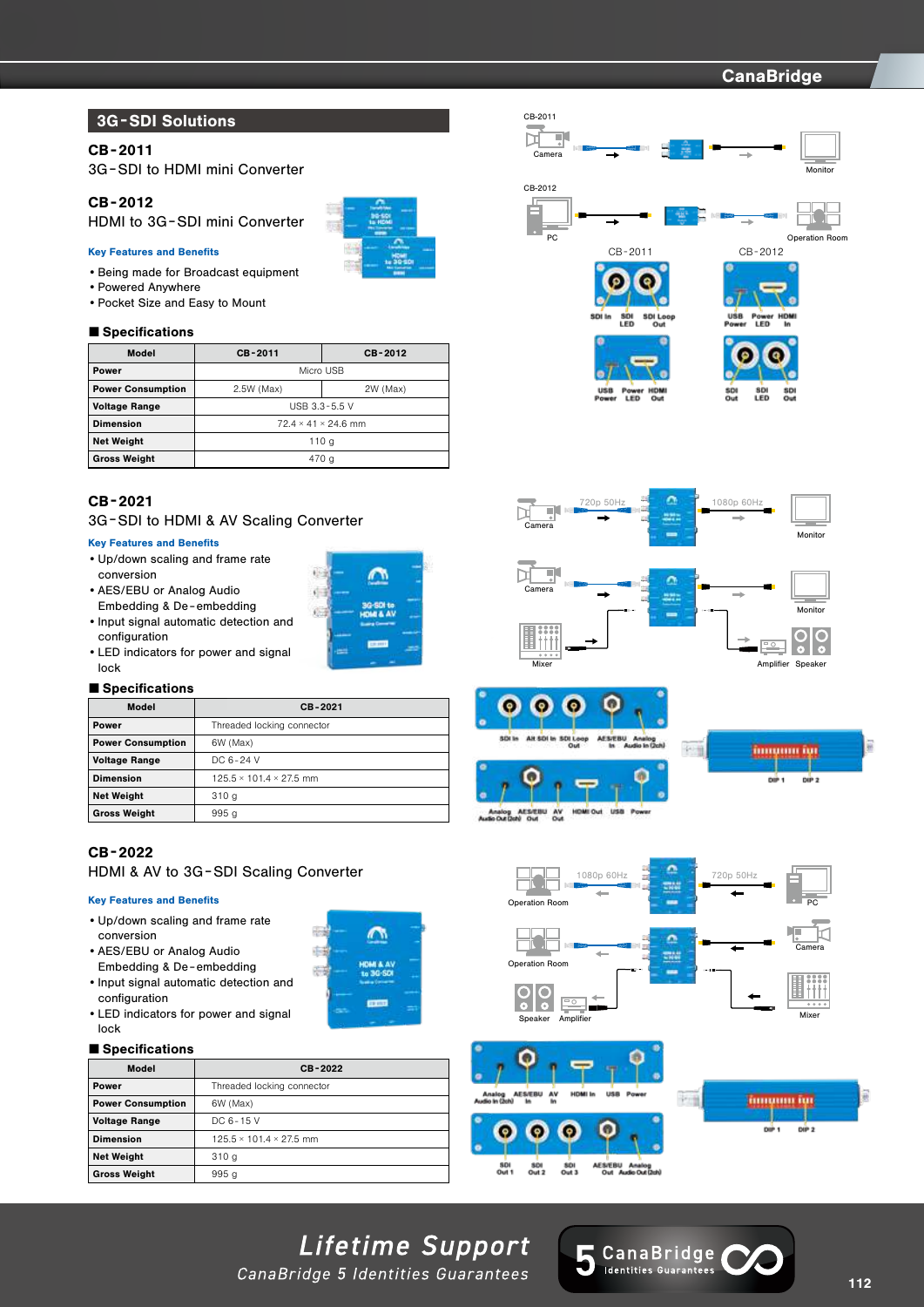# Video Converters

 $\curvearrowright$ 

**IG-SOF1x4** 

m to

**CanaBridge** 

## 3G -SDI Solutions

## CB-8010

3G -SDI 1 × 4 Distribution Amplifier

#### Key Features and Benefits

- •Automatically detects SD, HD and 3G -SDI
- •4 buffered and re clocked outputs
- •3G/HD/SD-SDI multi-rate signal processing
- •Output 2 & 4 support DVB-ASI signal •Automatic cable equalization and signal
- retiming

#### ■ Specifications

| Model                    | CB-8010                                       |
|--------------------------|-----------------------------------------------|
| Power                    | Micro USB or Threaded locking<br>DC connector |
| <b>Power Consumption</b> | 1.5W (Max)                                    |
| <b>Voltage Range</b>     | USB 5V, DC 5-17 V                             |
| <b>Dimension</b>         | $125.5 \times 101.4 \times 27.5$ mm           |
| <b>Net Weight</b>        | 310q                                          |
| <b>Gross Weight</b>      | 920q                                          |







(SV powe

## CB-1010 (TX and RX)

3G -SDI Fiber Optic Extender

#### Key Features and Benefits

- •20km transmission distance
- •Support 3Gbit Level A and Level B (all formats)
- •SFP/LC Fiber transmitter & receiver
- SDI equalization and re-clocking
- •3G -SDI input & loopout on transmitter

#### ■ Specifications

| Model                    | <b>CB-1010 (TX and RX)</b>           |
|--------------------------|--------------------------------------|
| Power                    | Micro USB                            |
| <b>Power Consumption</b> | 1.5W (Max)                           |
| <b>Voltage Range</b>     | USB $3.3 - 5.5$ V                    |
| <b>Dimension</b>         | $72.4 \times 41 \times 24.6$ mm      |
| <b>Net Weight</b>        | Transmitter: 115 g. Receiver: 115 g. |
| <b>Gross Weight</b>      | 750 g                                |









 $-2$ G-SD